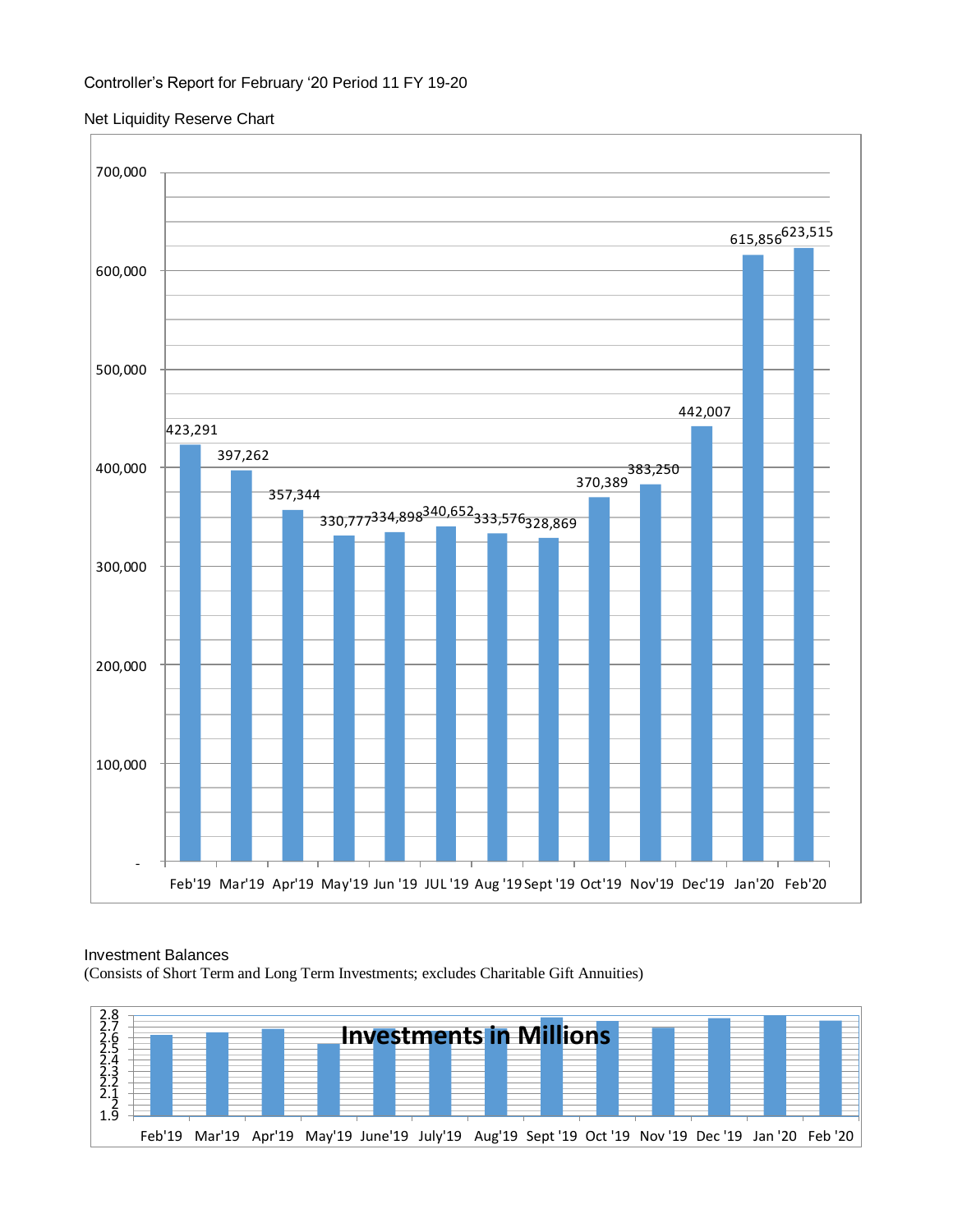# Controller's Report for February '20 Period 11 FY 19-20

Financial Summary

|                           | Feb '20 | Feb '20       | Feb '20  | YTD       | YTD           | YTD        |
|---------------------------|---------|---------------|----------|-----------|---------------|------------|
|                           | Actual  | <b>Budget</b> | Variance | Actual    | <b>Budget</b> | Variance   |
| <b>Operating Revenue</b>  | 159.569 | 114.353       | 45.216   | 1.512.551 | 1,644,953     | (132, 402) |
| <b>Operating Expenses</b> | 92.348  | 121.411       | (29,063) | 1.488.218 | 1.639.853     | (151, 635) |
| Net Revenue/Expenses      | 67.221  | 7.058)        | 74.279   | 24.333    | 5.100         | 19,233     |

- For the month of February, we have a surplus of \$67,221 and a YTD surplus of \$24,333.
- A surplus of \$72,244 for Member Services in the month of February and a YTD surplus of \$706,459. Total Membership YTD is 11,050.
- Communication is showing a surplus for February of \$9,662. The website design costs from EZ Solutions and John Consulting are amortizable; so I moved those costs to the balance sheet as Construction in Progress.
- The Museum showed a surplus of \$9,671 for February and is showing YTD surplus of \$22,836. Last year at this time the Museum had a deficit of (\$8,387). We had 437 visitors to the museum during the month of February, YTD 9,409 visitors have enjoyed our museum so far for fiscal year 20-21.
- Development showed a surplus for February of \$22,338 and a YTD surplus of \$72,941. We received the funds from the "Extra Ordinary Give" that was donated to the NAWCC thru the Lancaster Community Foundation. The total received was \$8,291. The transition fund monies totaling \$162K and computer fund monies totaling \$58K will cover the costs for the upgraded computers, roof repairs/consultation, mold removal, and other incidentals. So far thru February the transition fund has covered \$115K in incidental expenses and the computer funds have covered \$36K in new computers for all staff, two servers and other computer equipment.
- The Net Liquidity increased to \$623,515 in the month of February due to the monies received from the bequest of \$100,010 and the monies received for the transition fund.
- Total donations for the month totaled \$134,052 which includes a \$60k for the roof, Chapter donations of \$1,075, Transition fund of \$25,000 and \$10,000 for the Computer fund. Endowment donations of \$100 were received during the month.
- Our investments dividends total \$2,227 for February bringing them to a year to date total of \$93,409.
- Investments totaled \$2,998,507, down slightly from prior month due to market losses with the election and coronavirus.

The FY 20-21 budget has been voted on by the board and accepted with amendments as needed; due to the COVID-19 virus and uncertainty of the impact on our operations.

We just offered Ben Errickson a full-time position as our Library & Archive Assistant and Greg Slye a part-time position, 20 hours a week, as our Library Research/Security Associate.

The George Goolsby donation of the Ives and Salem Bridge Clocks arrived at the museum on March 23<sup>rd</sup> safely. Thanks to Don Hill for transporting the clocks to us and a nice recognition to James Campbell and Meghan Kennedy for handling the delivery and storage of this collection.

James Campbell and an assistant helped to install the new drywall in the back of the Collections area once the mold remediation was completed. It took 20 hours of their weekend time to paint and install the wall. Meghan Kennedy and Bill Zell are now assisting James with hanging the clocks back up on the back wall.

James Campbell and Frank Del Greco tore down the Stone Henge in the Public Time Gallery. The walls were painted by Meghan Kennedy and Ben Errickson. We are awaiting the installation of the floor tiles, but with the Coronavirus this has been delayed a few weeks.

As you can see, it is a time for change, a time to move forward and a time to rejuvenate.

Thank you all for your support and assistance.

Jennifer Byers, Controller